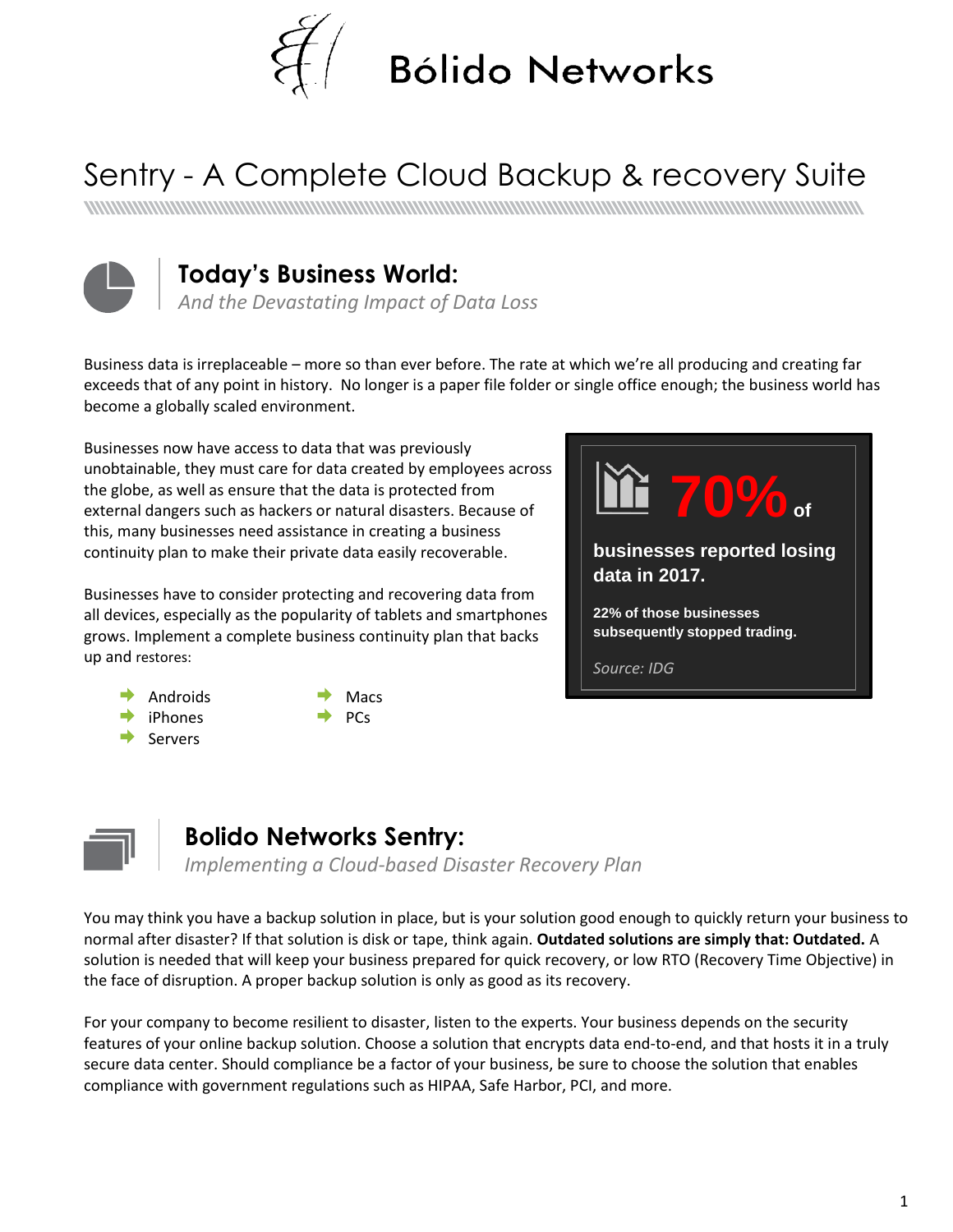



## **The Cloud:**

*The Only Truly Secure Backup and Recovery Practice*

Disasters and data loss simply can't be anticipated. Any company is vulnerable to some type of disruption, whether from:

- $\rightarrow$  Hardware failure
- $\rightarrow$  Theft
- $\rightarrow$  Human error
- $\rightarrow$  Natural disaster

Or other factors outside of your control. The lack of a business continuity plan doesn't simply mean data loss, it's the implications of that data loss that are critical: What would it *cost* you if you lost all your data? *Companies unable to resume operations within ten days of a disaster are not likely* 

**The top two causes**

of data loss are hardware failure and human error.

*Source: [http://en.wikipedia.org/wiki/Data\\_loss#Types\\_of\\_](http://en.wikipedia.org/wiki/Data_loss#Types_of_data_loss) [data\\_loss](http://en.wikipedia.org/wiki/Data_loss#Types_of_data_loss)*

*to survive.* Choose a cloud backup plan with proper encryption and offsite data centers for the ideal solution.



# **Your Ideal Cloud Backup:**

*What's Included*

Bolido Networks employ award-winning technology and are a global pioneer in secure cloud backup. Protecting millions of digital lives since 2001, this is truly a technology that you can trust; Sentry offers you a complete backup solution – not just a piecemeal plan – starting with unlimited backup of PCs, Macs, iOS, and Android devices. This allows:

- $\rightarrow$  PC backup and recovery
- $\blacktriangleright$  Mac and iPhone backup and recovery
- $\rightarrow$  Android backup and recovery

In addition to mobile backup and recovery, you have client access to our Android and iPhone applications. These applications are available in the Google Play and iTunes store. Access data from any device, anywhere in the world with access through these free mobile apps.

The Sentry application includes file and folder backup, file server backup, native Exchange server 2010 backup and native SQL server 2008, 2008 R2, & 2012 backup. Unlimited server backup and recovery are available, including Exchange Granular Recovery and Bare metal backup. In total, this includes:

- SQL Server 2005, 2008, 2008 R2, and 2012
- Exchange Server 2000, 2003, 2007, and 2010
- SharePoint Server 2007 and 2010
- $\blacktriangleright$  Windows Server 2003, 2008, and 2012



**Employees claim BYOD policies support a better worklife balance.** 

Don't let the desire for flexible working cloud your security judgement. Our endpoint protection is supported on phones, tablets and many more devices!